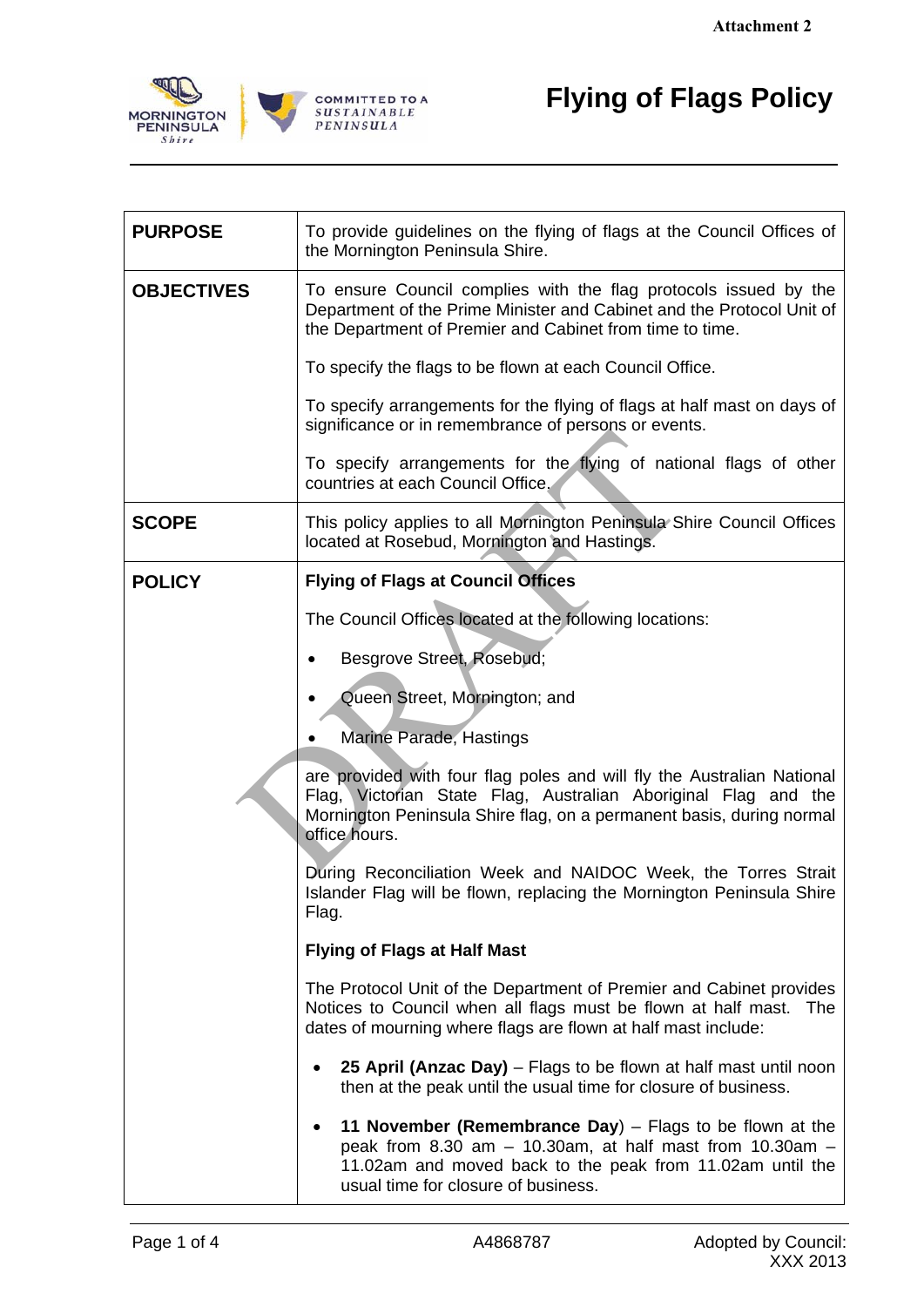$\overline{\phantom{a}}$ 



 $\mathsf{r}$ 

|                                         | <b>Attachment 2</b>                                                                                                                                                                                                                                                                                                                                                     |
|-----------------------------------------|-------------------------------------------------------------------------------------------------------------------------------------------------------------------------------------------------------------------------------------------------------------------------------------------------------------------------------------------------------------------------|
| 1ORNINGTON<br><b>PENINSULA</b><br>Shire | <b>Flying of Flags Policy</b><br><b>COMMITTED TO A</b><br><b>SUSTAINABLE</b><br>PENINSULA                                                                                                                                                                                                                                                                               |
| POLICY (Cont'd)                         | Flying of Flags at Half Mast (Cont'd)                                                                                                                                                                                                                                                                                                                                   |
|                                         | There are other occasions when direction will be given by the<br>Protocol Unit of the Department of Premier and Cabinet to fly the<br>flags at half mast including the death of the Sovereign, a member<br>of the royal family, the Governor - General or former Governor -<br>General, a distinguished Australian citizen, or the head of state of<br>another country. |
|                                         | Following a request from the relevant local Aboriginal community<br>organisation, the Australian Aboriginal Flag may be flown at half mast<br>to mark the passing of a local elder.                                                                                                                                                                                     |
|                                         | The Mornington Peninsula Shire Flag may be flown at half mast on<br>the day of the funeral for a deceased employee, Councillor, Local<br>State or Federal Member of Parliament or community leader at the<br>discretion of the Chief Executive Officer.                                                                                                                 |
|                                         | <b>Flying Flags of Other Countries</b>                                                                                                                                                                                                                                                                                                                                  |
|                                         | Council may consider flying the national flags of other countries during<br>Council sanctioned visits of the country or to acknowledge a<br>significant event of the country at the discretion of the Chief Executive<br>Officer.                                                                                                                                       |
| <b>PROCEDURE</b>                        | Council will comply with protocols issued by the Awards and Culture<br>Branch of the Department of Prime Minister and Cabinet for the flying<br>of flags as follows.                                                                                                                                                                                                    |
|                                         | <b>Protocol for Flying the Australian National Flag</b>                                                                                                                                                                                                                                                                                                                 |
|                                         | When flying the Australian National Flag and any other flags in a line<br>of flagpoles, the Australian National Flag should always be flown on<br>the far left of a person facing the flags. In a single row of flagpoles,<br>arranged at right angles from a building, the Australian National Flag<br>should be flown on the far left flagpole nearest the kerb.      |
|                                         | Thereafter, the order of precedence of flags is:                                                                                                                                                                                                                                                                                                                        |
|                                         | National Flag of other nations;                                                                                                                                                                                                                                                                                                                                         |
|                                         | State and Territory Flags;                                                                                                                                                                                                                                                                                                                                              |
|                                         | Other flags prescribed by the Flags Act 1953, e.g. Australian<br>$\bullet$<br>Aboriginal Flag and the Torres Strait Islander Flag in either order;<br>and                                                                                                                                                                                                               |
|                                         | Ensigns and pennants, e.g. local government, Commonwealth,<br>٠<br>state and territory agencies, and non-government organisations.                                                                                                                                                                                                                                      |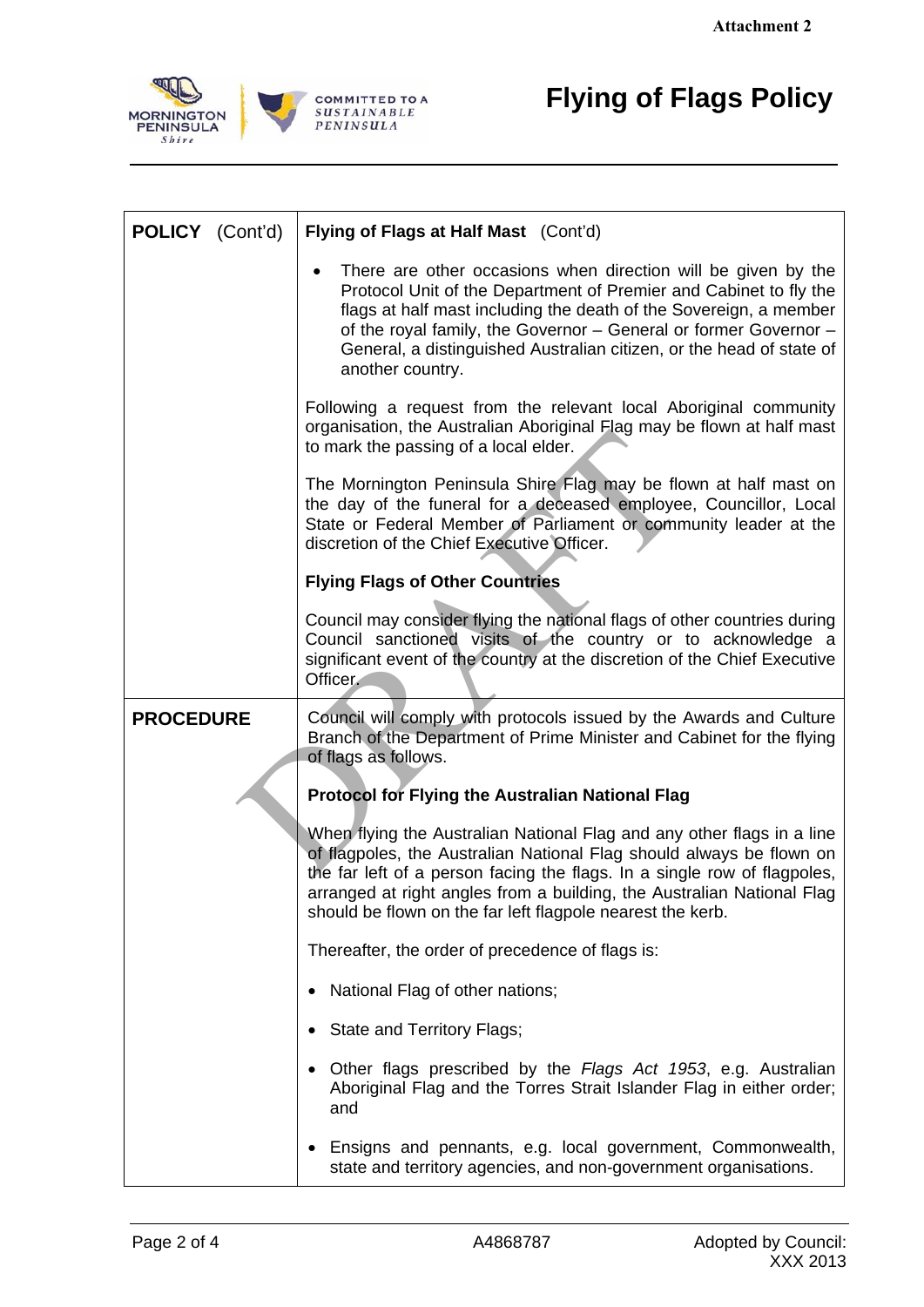

|                                                | <b>Attachment 2</b>                                                                                                                                                                                                                                                                                       |
|------------------------------------------------|-----------------------------------------------------------------------------------------------------------------------------------------------------------------------------------------------------------------------------------------------------------------------------------------------------------|
| <b>1ORNINGTON</b><br><b>PENINSULA</b><br>Shire | <b>Flying of Flags Policy</b><br><b>COMMITTED TO A</b><br><b>SUSTAINABLE</b><br>PENINSULA                                                                                                                                                                                                                 |
| <b>PROCEDURE</b><br>(CONT'D)                   | Protocol for Flying the Australian National Flag (Cont'd)                                                                                                                                                                                                                                                 |
|                                                | The order of precedence does not require that a flag listed in the<br>order must be flown in company with other flags in the order.                                                                                                                                                                       |
|                                                | The flag should not be allowed to fall or lie on the ground.                                                                                                                                                                                                                                              |
|                                                | The flag should not be used to cover a statue, monument or plaque<br>for an unveiling ceremony; to cover a table or seat; or to mask boxes<br>etc.                                                                                                                                                        |
|                                                | The flag should not be flown when in damaged, faded or dilapidated<br>condition.                                                                                                                                                                                                                          |
|                                                | The flag should not be smaller than that of any other flag or ensign.                                                                                                                                                                                                                                     |
|                                                | The flag should be raised briskly and lowered ceremoniously.                                                                                                                                                                                                                                              |
|                                                | The flag should always be flown aloft and free as close as possible to<br>the top of the flag mast, with the rope tightly secured.                                                                                                                                                                        |
|                                                | The flag should be raised no earlier than first light and should be<br>lowered no later than dusk.                                                                                                                                                                                                        |
|                                                | Two flags should not be flown from the same flagpole.                                                                                                                                                                                                                                                     |
|                                                | The flag should not be flown upside down, not even as a signal of<br>distress.                                                                                                                                                                                                                            |
|                                                | <b>Protocol for Flying Flags at Half Mast</b>                                                                                                                                                                                                                                                             |
|                                                | Flags are flown in the half-mast position as a sign of mourning.                                                                                                                                                                                                                                          |
|                                                | When flying the Australian National Flag with other flags, all flags in<br>the set should be flown at half-mast. The Australian National Flag<br>should be raised first and lowered last.                                                                                                                 |
|                                                | To bring the flag to the half-mast position, the flag must first be raised<br>to the top of the mast (the 'peak') then immediately lowered slowly to<br>the half-mast position. An acceptable position would be when the top<br>of the flag is a third of the distance down from the top of the flagpole. |
|                                                | When lowering the flag from a half-mast position, it should first be<br>briefly raised to the peak, then be lowered ceremoniously.                                                                                                                                                                        |